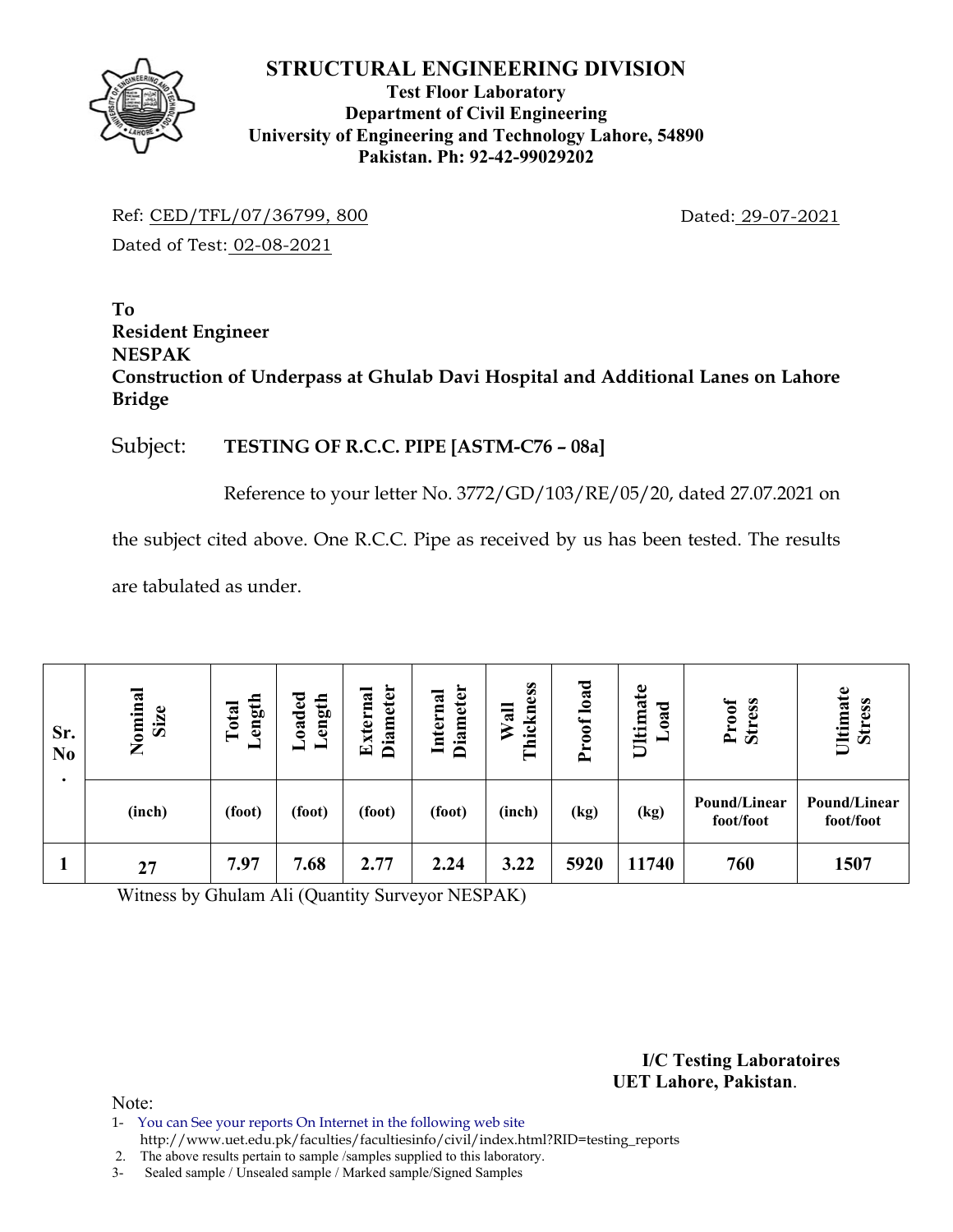#### **Test Floor Laboratory Department of Civil Engineering University of Engineering and Technology Lahore, 54890 Pakistan. Ph: 92-42-99029202**

To, M/S Meksol Engineering Lahore (Lift up-Gradation of CM Center 1 Link Faridkot Road, Lahore

Reference # CED/TFL **36803, 814** (Dr. Qasim Khan) Dated: 29-07-2021 Reference of the request letter # UET/1 Dated: 28-07-2021

# **Tension Test Report** (Page – 1/1)

| Date of Test | $02 - 08 - 2021$             |
|--------------|------------------------------|
| Description  | Steel Wire Rope Tensile Test |

| Sr. No.      | <b>Nominal</b><br><b>Diameter</b> | <b>Measured weight</b>          | <b>Breaking Load</b> | Remarks / Coil No. |
|--------------|-----------------------------------|---------------------------------|----------------------|--------------------|
|              | (mm)                              | (kg/m)                          | (kg)                 |                    |
| $\mathbf{1}$ | 11                                | 0.421                           | 6200                 |                    |
|              |                                   |                                 |                      |                    |
|              |                                   |                                 |                      |                    |
|              |                                   |                                 |                      |                    |
|              |                                   |                                 |                      |                    |
|              |                                   | <b>Only one sample for Test</b> |                      |                    |
|              |                                   |                                 |                      |                    |

**I/C Testing Laboratoires UET Lahore, Pakistan**.

Note:

1- You can See your reports On Internet in the following web site http://www.uet.edu.pk/faculties/facultiesinfo/civil/index.html?RID=testing\_reports

2. The above results pertain to sample /samples supplied to this laboratory.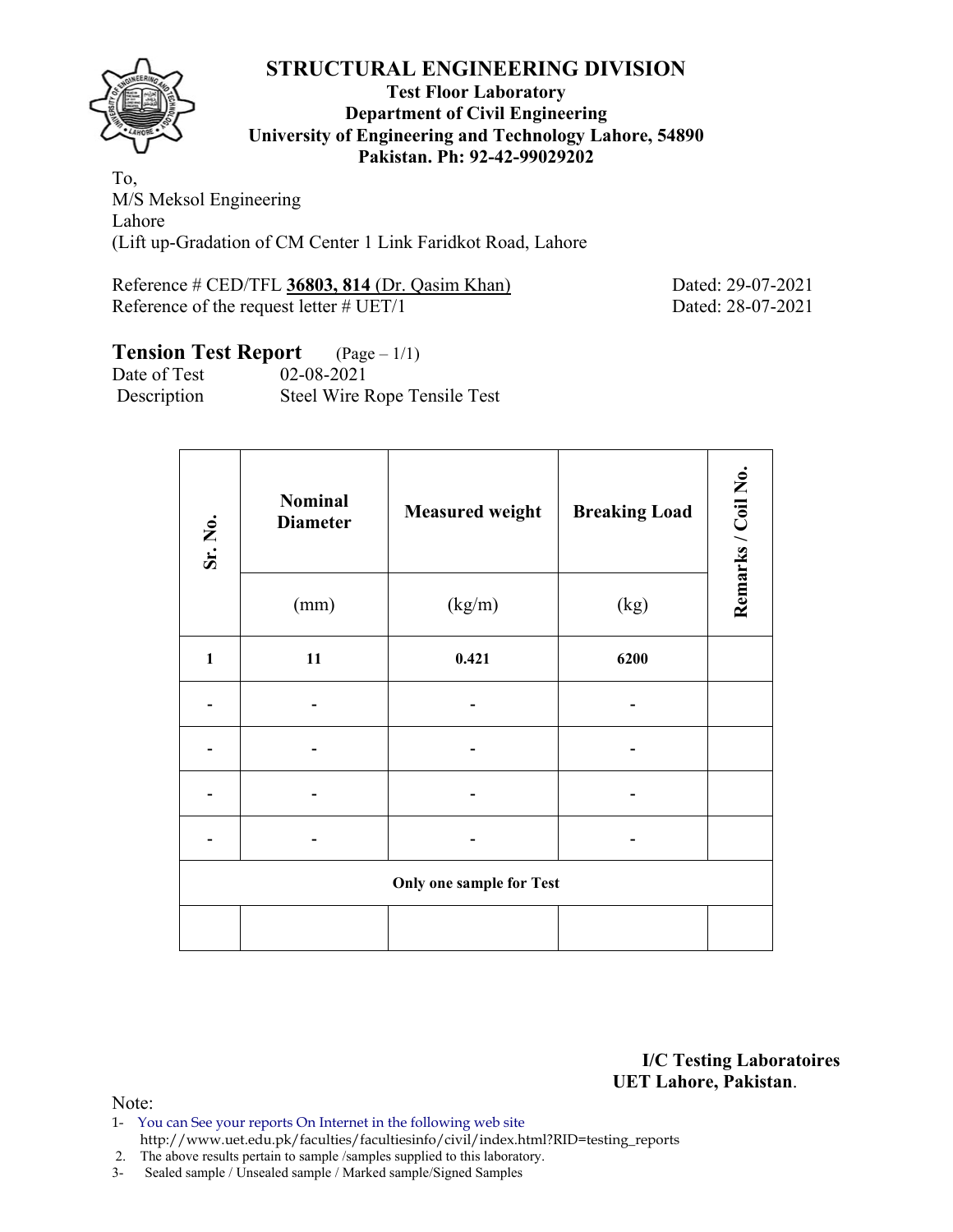

#### **Test Floor Laboratory Department of Civil Engineering University of Engineering and Technology Lahore, 54890 Pakistan. Ph: 92-42-99029202**

To, M/S Transtech Engineering Company NESPAK-CMEC PTPL Construction of 1263 MW Punjab Thermal Power Plant, Jhang (Ittefaq Steel)

Reference # CED/TFL **36805** (Dr. Qasim Khan) Dated: 30-07-2021 Reference of the request letter # TEC/UET/21061101 Dated: 11-06-2021

## **Tension Test Report** (Page -1/1) Date of Test 02-08-2021 Gauge length 8 inches Description Deformed Steel Bar Tensile and Bend Test as per ASTM-A615

| Sr. No.      | Weight           | Diameter/<br><b>Size</b><br>(mm) |                |                          | Area<br>$(in^2)$         | <b>Yield load</b>                                   | <b>Breaking</b><br>Load  |         | <b>Yield Stress</b><br>(psi) | <b>Ultimate Stress</b><br>(psi)                                 |                          | Elongation               | % Elongation                 | Heat No. |
|--------------|------------------|----------------------------------|----------------|--------------------------|--------------------------|-----------------------------------------------------|--------------------------|---------|------------------------------|-----------------------------------------------------------------|--------------------------|--------------------------|------------------------------|----------|
|              | $lbsft$          | Nominal                          | Actual         | Nominal                  | <b>Actual</b>            | (kg)                                                | (kg)                     | Nominal | Nominal<br><b>Actual</b>     |                                                                 | <b>Actual</b>            | (inch)                   |                              |          |
| 1            | 0.400            | 10                               | 9.83           | 0.12                     | 0.118                    | 3800                                                | 5600                     | 69812   | 71200                        | 102881                                                          | 105000                   | 1.40                     | 17.5                         | 522      |
| $\mathbf{2}$ | 0.400            | 10                               | 9.83           | 0.12                     | 0.118                    | 3300                                                | 5500                     | 60627   | 61840                        | 101044                                                          | 103100                   | 1.10                     | 13.8                         |          |
|              |                  | $\overline{\phantom{0}}$         | $\overline{a}$ | $\overline{\phantom{0}}$ | $\overline{\phantom{a}}$ |                                                     | $\overline{\phantom{0}}$ |         |                              |                                                                 | $\overline{\phantom{a}}$ | $\overline{\phantom{0}}$ | $\qquad \qquad \blacksquare$ |          |
|              |                  | $\overline{\phantom{0}}$         |                | $\overline{\phantom{0}}$ | $\overline{\phantom{a}}$ |                                                     |                          |         |                              |                                                                 | $\overline{\phantom{0}}$ | $\overline{\phantom{0}}$ | $\qquad \qquad \blacksquare$ |          |
|              |                  | $\overline{\phantom{0}}$         |                |                          |                          |                                                     |                          |         |                              |                                                                 | $\blacksquare$           | $\overline{\phantom{0}}$ | $\qquad \qquad \blacksquare$ |          |
|              |                  | $\overline{\phantom{0}}$         |                |                          |                          |                                                     |                          |         |                              |                                                                 |                          |                          | -                            |          |
|              |                  |                                  |                |                          |                          |                                                     |                          |         |                              | Note: only two samples for tensile and one sample for bend test |                          |                          |                              |          |
|              |                  |                                  |                |                          |                          |                                                     |                          |         |                              |                                                                 |                          |                          |                              |          |
|              | <b>Bend Test</b> |                                  |                |                          |                          |                                                     |                          |         |                              |                                                                 |                          |                          |                              |          |
|              |                  |                                  |                |                          |                          | 10mm Dia Bar Bend Test Through 180° is Satisfactory |                          |         |                              |                                                                 |                          |                          |                              |          |
|              |                  |                                  |                |                          |                          |                                                     |                          |         |                              |                                                                 |                          |                          |                              |          |
|              |                  |                                  |                |                          |                          |                                                     |                          |         |                              |                                                                 |                          |                          |                              |          |

**I/C Testing Laboratoires UET Lahore, Pakistan**.

- 1- You can See your reports On Internet in the following web site http://www.uet.edu.pk/faculties/facultiesinfo/civil/index.html?RID=testing\_reports
- 2. The above results pertain to sample /samples supplied to this laboratory.
- 3- Sealed sample / Unsealed sample / Marked sample/Signed Samples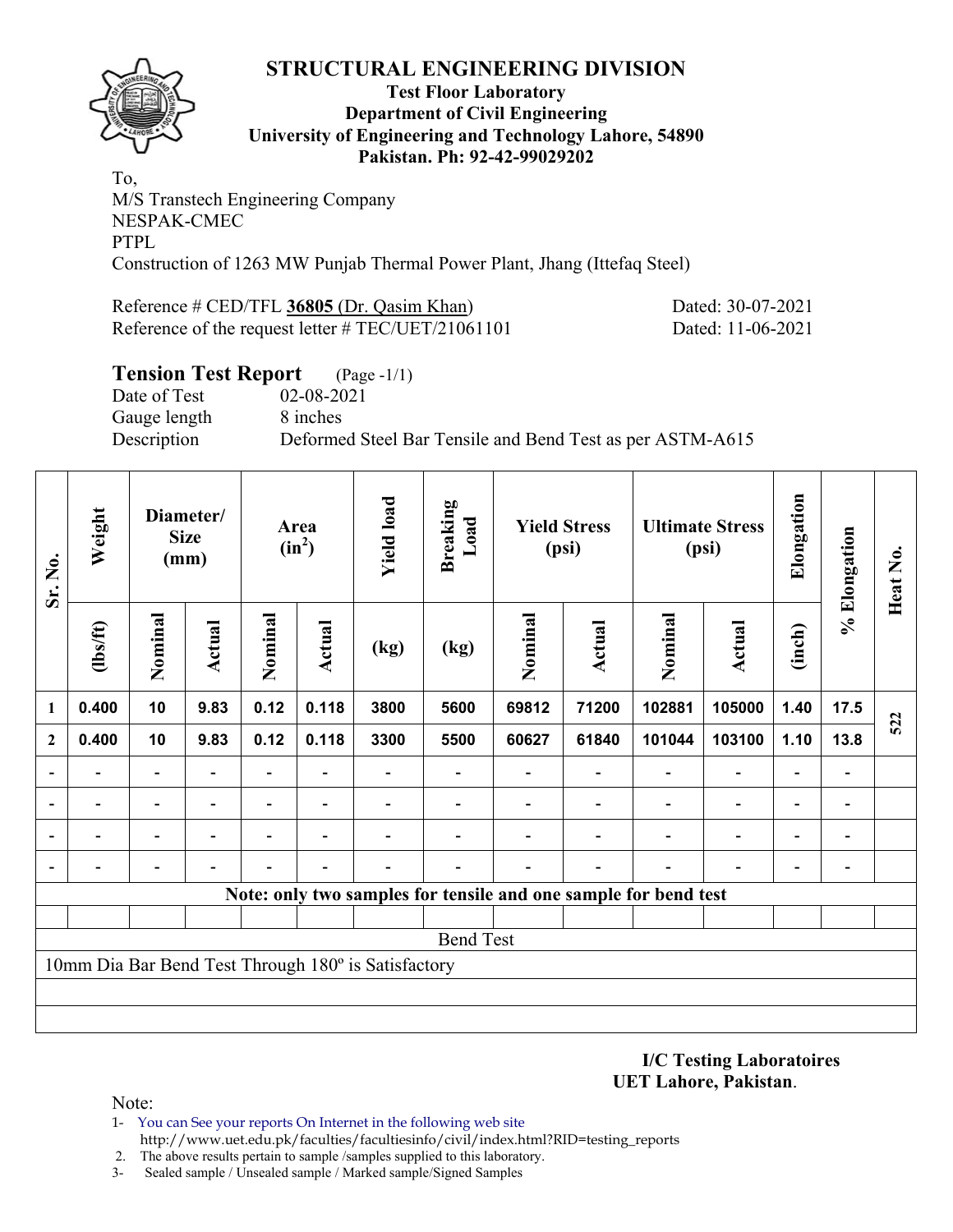

#### **Test Floor Laboratory Department of Civil Engineering University of Engineering and Technology Lahore, 54890 Pakistan. Ph: 92-42-99029202**

To, Manager Construction Projects Allied Bank Construction of ABL Building, 3-Babar Block, New Garden Town, Lahore

| Reference $\#$ CED/TFL 36806 (Dr. Qasim Khan)                 | Dated: 30-07-2021 |
|---------------------------------------------------------------|-------------------|
| Reference of the request letter $\#$ HOL/ENGG.C.P./SM/2021/25 | Dated: 29-07-2021 |

# **Tension Test Report** (Page -1/1)

Gauge length 8 inches

Date of Test 02-08-2021 Description Deformed Steel Bar Tensile and Bend Test as per ASTM-A615

| Sr. No.                  | Weight                                        |                          | Diameter/<br><b>Size</b> |                          | Area<br>$(in^2)$         | <b>Yield load</b> | <b>Breaking</b><br>Load |         | <b>Yield Stress</b><br>(psi) |                                                                 | <b>Ultimate Stress</b><br>(psi) | Elongation               | % Elongation                 | Remarks      |
|--------------------------|-----------------------------------------------|--------------------------|--------------------------|--------------------------|--------------------------|-------------------|-------------------------|---------|------------------------------|-----------------------------------------------------------------|---------------------------------|--------------------------|------------------------------|--------------|
|                          | (1bs/ft)                                      | Nominal<br>$(\#)$        | Actual<br>(inch)         | Nominal                  | Actual                   | (kg)              | (kg)                    | Nominal | <b>Actual</b>                | Nominal                                                         | Actual                          | (inch)                   |                              |              |
| 1                        | 0.381                                         | 3                        | 0.378                    | 0.11                     | 0.112                    | 4200              | 5100                    | 84200   | 82600                        | 102200                                                          | 100300                          | 0.70                     | 8.8                          |              |
| $\mathbf{2}$             | 0.387                                         | $\mathbf{3}$             | 0.381                    | 0.11                     | 0.114                    | 4300              | 5000                    | 86200   | 83260                        | 100200                                                          | 96900                           | 0.80                     | 10.0                         | Amreli Steel |
|                          |                                               |                          |                          |                          |                          |                   |                         |         |                              |                                                                 |                                 |                          |                              |              |
| $\overline{\phantom{a}}$ |                                               | $\overline{\phantom{0}}$ | $\overline{\phantom{0}}$ |                          | $\overline{\phantom{a}}$ |                   |                         |         |                              |                                                                 | $\overline{\phantom{a}}$        | $\overline{\phantom{0}}$ | $\qquad \qquad \blacksquare$ |              |
|                          |                                               | $\overline{\phantom{0}}$ |                          | $\overline{\phantom{0}}$ | $\overline{\phantom{a}}$ |                   |                         |         |                              |                                                                 | $\blacksquare$                  | $\overline{\phantom{0}}$ | $\overline{\phantom{0}}$     |              |
|                          |                                               | $\overline{\phantom{0}}$ |                          |                          | $\overline{\phantom{0}}$ |                   |                         |         |                              |                                                                 | $\overline{\phantom{0}}$        | $\overline{\phantom{0}}$ | $\overline{a}$               |              |
|                          |                                               |                          |                          |                          |                          |                   |                         |         |                              | Note: only two samples for tensile and one sample for bend test |                                 |                          |                              |              |
|                          |                                               |                          |                          |                          |                          |                   |                         |         |                              |                                                                 |                                 |                          |                              |              |
|                          |                                               |                          |                          |                          |                          |                   | <b>Bend Test</b>        |         |                              |                                                                 |                                 |                          |                              |              |
|                          | #3 Bar Bend Test Through 180° is Satisfactory |                          |                          |                          |                          |                   |                         |         |                              |                                                                 |                                 |                          |                              |              |
|                          |                                               |                          |                          |                          |                          |                   |                         |         |                              |                                                                 |                                 |                          |                              |              |
|                          |                                               |                          |                          |                          |                          |                   |                         |         |                              |                                                                 |                                 |                          |                              |              |

**I/C Testing Laboratoires UET Lahore, Pakistan**.

- 1- You can See your reports On Internet in the following web site http://www.uet.edu.pk/faculties/facultiesinfo/civil/index.html?RID=testing\_reports
- 2. The above results pertain to sample /samples supplied to this laboratory.
- 3- Sealed sample / Unsealed sample / Marked sample/Signed Samples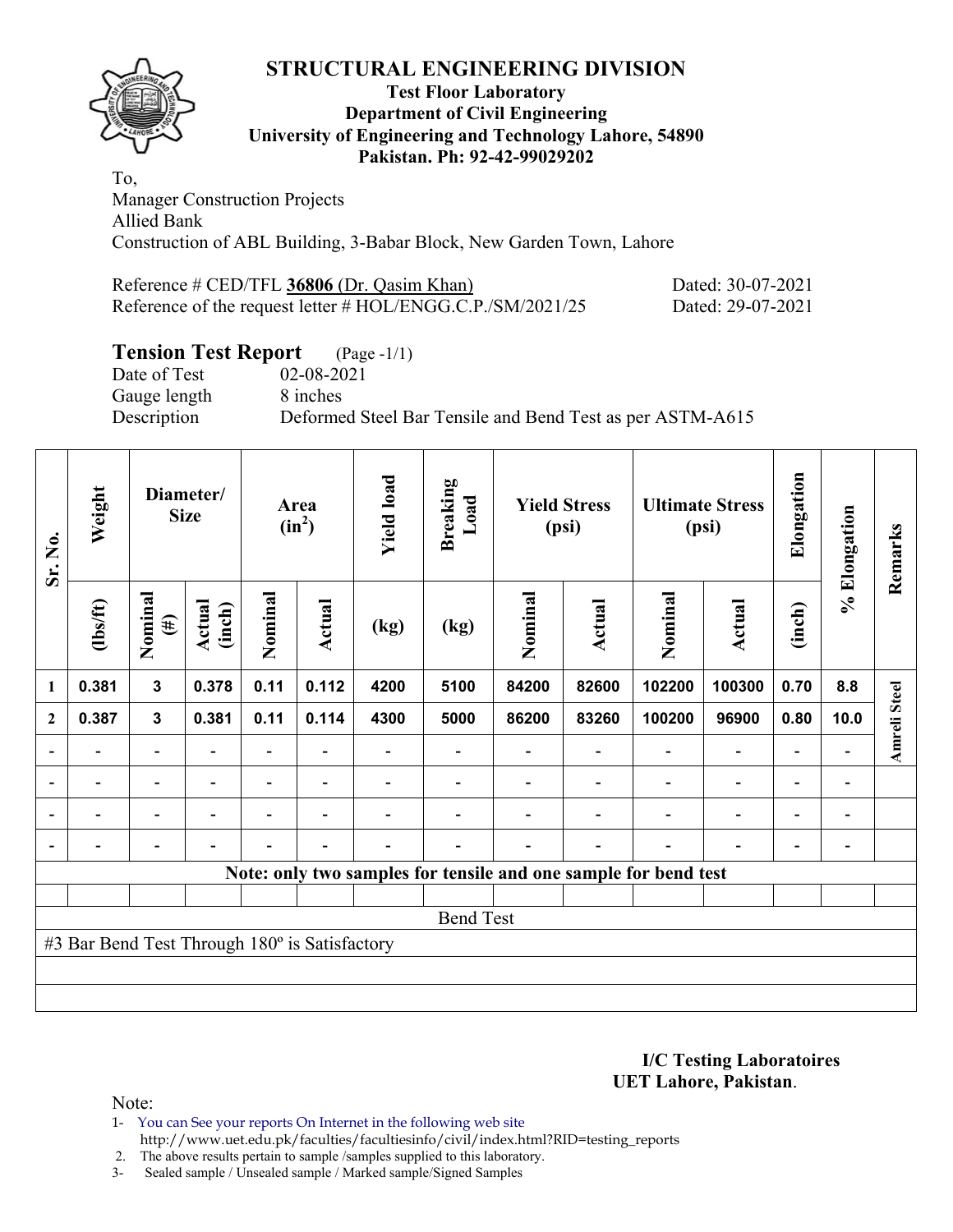

**Test Floor Laboratory Department of Civil Engineering University of Engineering and Technology Lahore, 54890 Pakistan. Ph: 92-42-99029202** 

To, Resident Engineer ACES (Pvt) Ltd Development of Sector – I, G, N & X DHA Multan

Reference # CED/TFL 36809 (Dr. Qasim Khan) Dated: 30-07-2021 Reference of the request letter # RE/Sec- I/Test/12 Dated: 29-07-2021

# **Tension Test Report** (Page -1/1)

Date of Test 02-08-2021 Gauge length 8 inches

Description Deformed Steel Bar Tensile and Bend Test as per ASTM-A615

| Sr. No.                  | Weight   |                | Diameter/<br><b>Size</b><br>(mm) |         | Area<br>$(in^2)$ | <b>Yield load</b>                                   | <b>Breaking</b><br>Load |                   | <b>Yield Stress</b><br>(psi) |                                                                 | <b>Ultimate Stress</b><br>(psi) | Elongation     | % Elongation | Remarks                |
|--------------------------|----------|----------------|----------------------------------|---------|------------------|-----------------------------------------------------|-------------------------|-------------------|------------------------------|-----------------------------------------------------------------|---------------------------------|----------------|--------------|------------------------|
|                          | (1bs/ft) | Nominal        | Actual                           | Nominal | <b>Actual</b>    | (kg)                                                | (kg)                    | Nominal<br>Actual |                              | Nominal                                                         | <b>Actual</b>                   | (inch)         |              |                        |
| $\mathbf{1}$             | 0.384    | 10             | 9.62                             | 0.12    | 0.113            | 3800                                                | 4900                    | 69812             | 74290                        | 90021                                                           | 95800                           | 1.00           | 12.5         |                        |
| $\boldsymbol{2}$         | 0.369    | 10             | 9.44                             | 0.12    | 0.109            | 3500                                                | 4500                    | 64301             | 71100                        | 82673                                                           | 91500                           | 1.00           | 12.5         | Mughal<br><b>Steel</b> |
| $\overline{\phantom{a}}$ |          | ۰              |                                  |         |                  |                                                     |                         |                   |                              |                                                                 | ۰                               |                |              |                        |
| $\overline{\phantom{a}}$ | ۰        | $\blacksquare$ | $\blacksquare$                   | ۰       | $\blacksquare$   |                                                     |                         |                   |                              |                                                                 | ۰                               | $\blacksquare$ |              |                        |
| $\blacksquare$           |          | ۰              | $\blacksquare$                   | ۰       | $\blacksquare$   |                                                     |                         |                   |                              |                                                                 | ۰                               | $\blacksquare$ |              |                        |
|                          |          | ۰              |                                  |         |                  |                                                     |                         |                   |                              |                                                                 |                                 |                |              |                        |
|                          |          |                |                                  |         |                  |                                                     |                         |                   |                              | Note: only two samples for tensile and one sample for bend test |                                 |                |              |                        |
|                          |          |                |                                  |         |                  |                                                     |                         |                   |                              |                                                                 |                                 |                |              |                        |
|                          |          |                |                                  |         |                  |                                                     | <b>Bend Test</b>        |                   |                              |                                                                 |                                 |                |              |                        |
|                          |          |                |                                  |         |                  | 10mm Dia Bar Bend Test Through 180° is Satisfactory |                         |                   |                              |                                                                 |                                 |                |              |                        |
|                          |          |                |                                  |         |                  |                                                     |                         |                   |                              |                                                                 |                                 |                |              |                        |
|                          |          |                |                                  |         |                  |                                                     |                         |                   |                              |                                                                 |                                 |                |              |                        |

**I/C Testing Laboratoires UET Lahore, Pakistan**.

Note:

1- You can See your reports On Internet in the following web site http://www.uet.edu.pk/faculties/facultiesinfo/civil/index.html?RID=testing\_reports

2. The above results pertain to sample /samples supplied to this laboratory.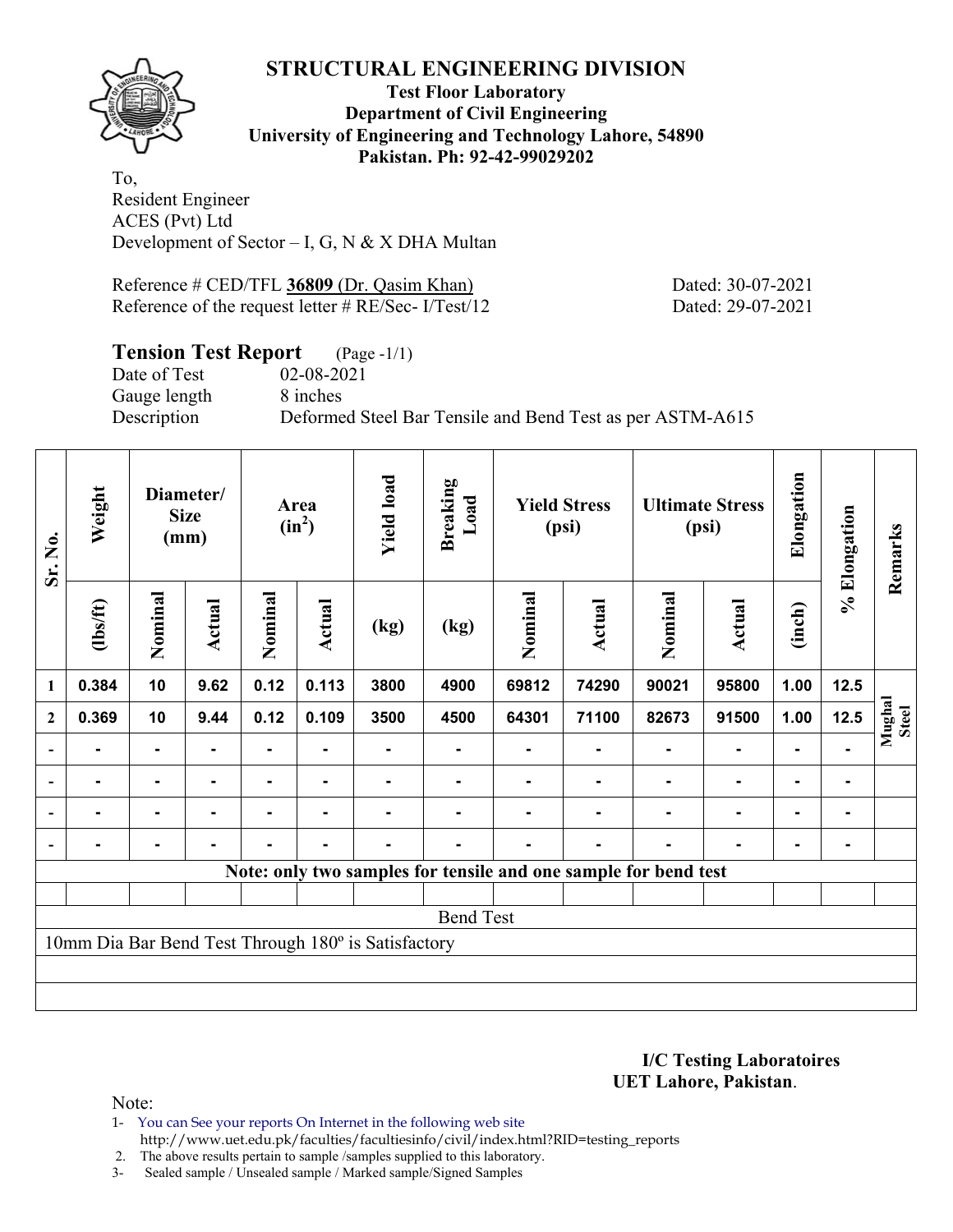

#### **Test Floor Laboratory Department of Civil Engineering University of Engineering and Technology Lahore, 54890 Pakistan. Ph: 92-42-99029202**

To, Principal Architect

Z.H. Kazmi & Associates

Expansion Works (Construction of New Godowns/ Sheds & Pavements) at Allied Bank Limited Warehouse Munirabad

Reference # CED/TFL 36810 (Dr. Qasim Khan) Dated: 30-07-2021 Reference of the request letter # Nil Dated: 30-07-2021

| <b>Tension Test Report</b> | $(Page - 1/1)$                                            |
|----------------------------|-----------------------------------------------------------|
| Date of Test               | 02-08-2021                                                |
| Gauge length               | 8 inches                                                  |
| Description                | Deformed Steel Bar Tensile and Bend Test as per ASTM-A615 |
|                            |                                                           |

| Weight<br>Sr. No. |                                               | Diameter/<br><b>Size</b> |                         | Area<br>$(in^2)$         | <b>Yield load</b>        | <b>Breaking</b><br>Load |                                                                | <b>Yield Stress</b><br>(psi) |                          | <b>Ultimate Stress</b><br>(psi) | Elongation               | % Elongation             | Remarks                      |  |
|-------------------|-----------------------------------------------|--------------------------|-------------------------|--------------------------|--------------------------|-------------------------|----------------------------------------------------------------|------------------------------|--------------------------|---------------------------------|--------------------------|--------------------------|------------------------------|--|
|                   | $\frac{2}{10}$                                | Nominal<br>$(\#)$        | <b>Actual</b><br>(inch) | Nominal                  | Actual                   | (kg)                    | (kg)                                                           | Nominal                      | Nominal<br><b>Actual</b> |                                 | <b>Actual</b>            | (inch)                   |                              |  |
| 1                 | 0.377                                         | $\mathbf{3}$             | 0.376                   | 0.11                     | 0.111                    | 3400                    | 4400                                                           | 68200                        | 67590                    | 88200                           | 87500                    | 0.90                     | 11.3                         |  |
| $\blacksquare$    |                                               |                          |                         | $\overline{\phantom{0}}$ |                          |                         |                                                                |                              |                          | $\overline{\phantom{0}}$        | $\overline{\phantom{0}}$ | $\overline{\phantom{0}}$ |                              |  |
| $\blacksquare$    |                                               |                          |                         | $\blacksquare$           |                          |                         |                                                                |                              |                          |                                 | $\overline{\phantom{0}}$ | $\overline{\phantom{0}}$ |                              |  |
| ۰                 |                                               |                          |                         | $\overline{a}$           |                          |                         |                                                                |                              |                          |                                 | $\overline{\phantom{0}}$ | $\overline{\phantom{0}}$ |                              |  |
| ۰                 |                                               | $\overline{\phantom{0}}$ | ۰                       | $\overline{\phantom{0}}$ | $\overline{\phantom{0}}$ |                         |                                                                |                              |                          |                                 | $\overline{\phantom{a}}$ | $\overline{\phantom{a}}$ | $\qquad \qquad \blacksquare$ |  |
|                   |                                               |                          |                         |                          |                          |                         |                                                                |                              |                          |                                 |                          | $\overline{\phantom{0}}$ | $\overline{a}$               |  |
|                   |                                               |                          |                         |                          |                          |                         | Note: only one sample for tensile and one sample for bend test |                              |                          |                                 |                          |                          |                              |  |
|                   |                                               |                          |                         |                          |                          |                         |                                                                |                              |                          |                                 |                          |                          |                              |  |
|                   |                                               |                          |                         |                          |                          |                         | <b>Bend Test</b>                                               |                              |                          |                                 |                          |                          |                              |  |
|                   | #3 Bar Bend Test Through 180° is Satisfactory |                          |                         |                          |                          |                         |                                                                |                              |                          |                                 |                          |                          |                              |  |
|                   |                                               |                          |                         |                          |                          |                         |                                                                |                              |                          |                                 |                          |                          |                              |  |
|                   |                                               |                          |                         |                          |                          |                         |                                                                |                              |                          |                                 |                          |                          |                              |  |

**I/C Testing Laboratoires UET Lahore, Pakistan**.

- 1- You can See your reports On Internet in the following web site http://www.uet.edu.pk/faculties/facultiesinfo/civil/index.html?RID=testing\_reports
- 2. The above results pertain to sample /samples supplied to this laboratory.
- 3- Sealed sample / Unsealed sample / Marked sample/Signed Samples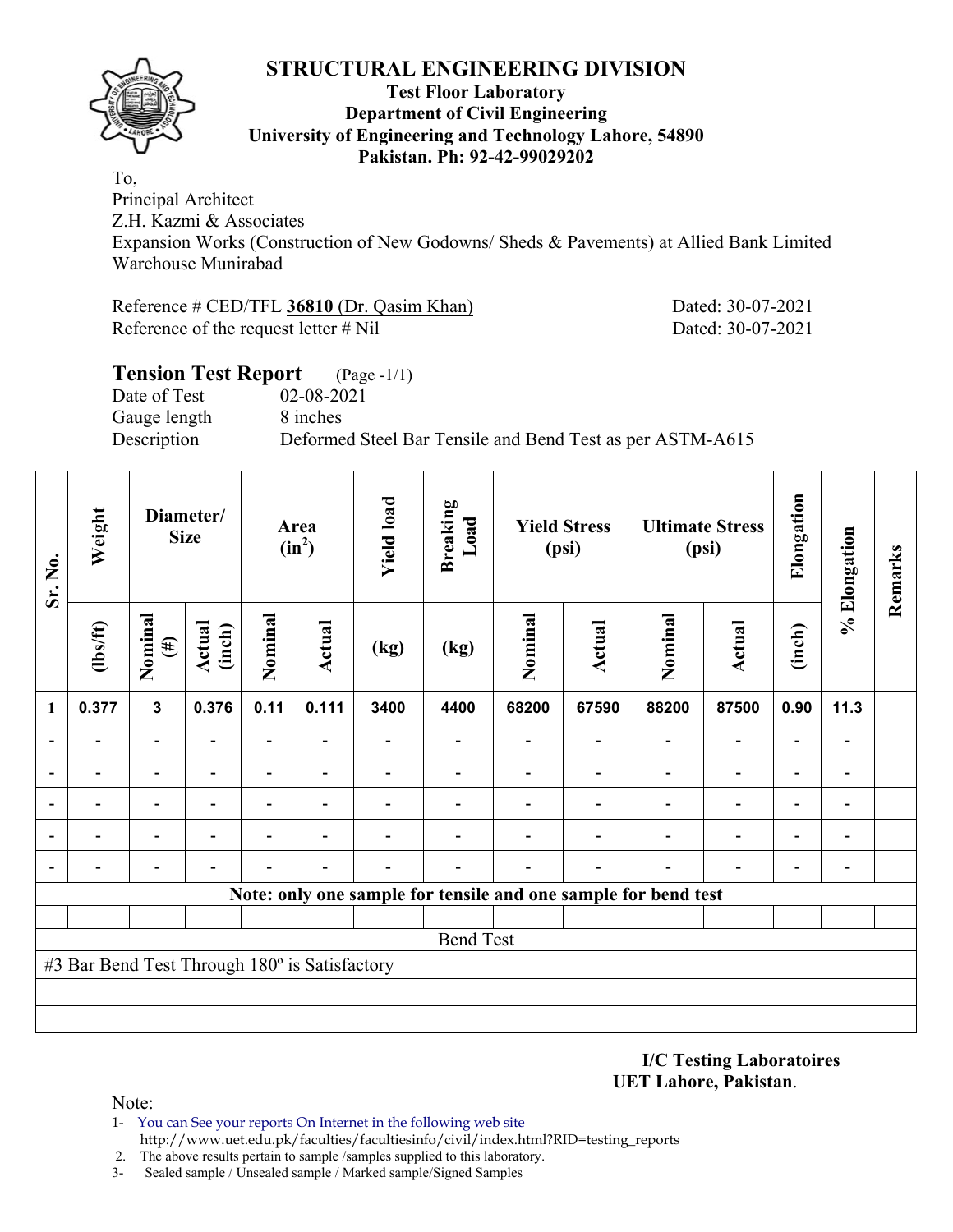## **Test Floor Laboratory Department of Civil Engineering University of Engineering and Technology Lahore, 54890 Pakistan. Ph: 92-42-99029202**

To, Resident Engineer NESPAK Punjab Intermediate Cities Improvement Investment Program (PICIIP), Consultancy Services for Engineering, Procurement and Construction Management Watson Sialkot Lot-02 Reference # CED/TFL 36811 (Dr. Qasim Khan ) Dated: 30-07-2021 Reference of the request letter # Nespak/SAH/UET/022 Dated: 29-07-2021

## **Tension Test Report** (Page -1/2)

Date of Test 02-08-2021 Gauge length 8 inches

Description Deformed Steel Bar Tensile and Bend Test as per ASTM-A615

| Sr. No.        | Weight                                        |                          | Diameter/<br>size       |         | Area<br>$(in^2)$         | <b>Yield load</b> | <b>Breaking</b><br>Load  |                          | <b>Yield Stress</b><br>(psi)                                    |                          | <b>Ultimate Stress</b><br>(psi) | Elongation               | % Elongation   | Remarks                |
|----------------|-----------------------------------------------|--------------------------|-------------------------|---------|--------------------------|-------------------|--------------------------|--------------------------|-----------------------------------------------------------------|--------------------------|---------------------------------|--------------------------|----------------|------------------------|
|                | $\frac{2}{10}$                                | Nominal<br>$(\#)$        | <b>Actual</b><br>(inch) | Nominal | Actual                   | (kg)              | (kg)                     | Nominal<br><b>Actual</b> |                                                                 | Nominal                  | <b>Actual</b>                   | (inch)                   |                |                        |
| $\mathbf{1}$   | 0.374                                         | $\mathbf{3}$             | 0.374                   | 0.11    | 0.110                    | 3100              | 4700                     | 62200                    | 62090                                                           | 94200                    | 94200                           | 1.30                     | 16.3           |                        |
| $\mathbf{2}$   | 0.374                                         | $\mathbf{3}$             | 0.374                   | 0.11    | 0.110                    | 3100              | 4700                     | 62200                    | 62190                                                           | 94200                    | 94300                           | 1.30                     | 16.3           | Kamran<br><b>Steel</b> |
|                | $\blacksquare$                                | $\blacksquare$           | $\blacksquare$          | Ξ.      | $\blacksquare$           |                   | $\overline{\phantom{a}}$ |                          |                                                                 | $\overline{\phantom{a}}$ | $\overline{\phantom{a}}$        |                          |                |                        |
|                |                                               | $\overline{\phantom{0}}$ |                         |         |                          |                   |                          |                          |                                                                 |                          | $\overline{\phantom{0}}$        | $\overline{\phantom{0}}$ | $\overline{a}$ |                        |
| $\blacksquare$ |                                               | -                        |                         |         | $\overline{\phantom{0}}$ |                   |                          |                          |                                                                 |                          |                                 | $\overline{\phantom{0}}$ | $\overline{a}$ |                        |
| $\overline{a}$ |                                               |                          |                         |         |                          |                   |                          |                          |                                                                 |                          |                                 |                          | $\overline{a}$ |                        |
|                |                                               |                          |                         |         |                          |                   |                          |                          | Note: only two samples for tensile and one sample for bend test |                          |                                 |                          |                |                        |
|                |                                               |                          |                         |         |                          |                   |                          |                          |                                                                 |                          |                                 |                          |                |                        |
|                |                                               |                          |                         |         |                          |                   | <b>Bend Test</b>         |                          |                                                                 |                          |                                 |                          |                |                        |
|                | #3 Bar Bend Test Through 180° is Satisfactory |                          |                         |         |                          |                   |                          |                          |                                                                 |                          |                                 |                          |                |                        |
|                |                                               |                          |                         |         |                          |                   |                          |                          |                                                                 |                          |                                 |                          |                |                        |
|                |                                               |                          |                         |         |                          |                   |                          |                          |                                                                 |                          |                                 |                          |                |                        |

**I/C Testing Laboratoires UET Lahore, Pakistan**.

- 1- You can See your reports On Internet in the following web site http://www.uet.edu.pk/faculties/facultiesinfo/civil/index.html?RID=testing\_reports
- 2. The above results pertain to sample /samples supplied to this laboratory.
- 3- Sealed sample / Unsealed sample / Marked sample/Signed Samples

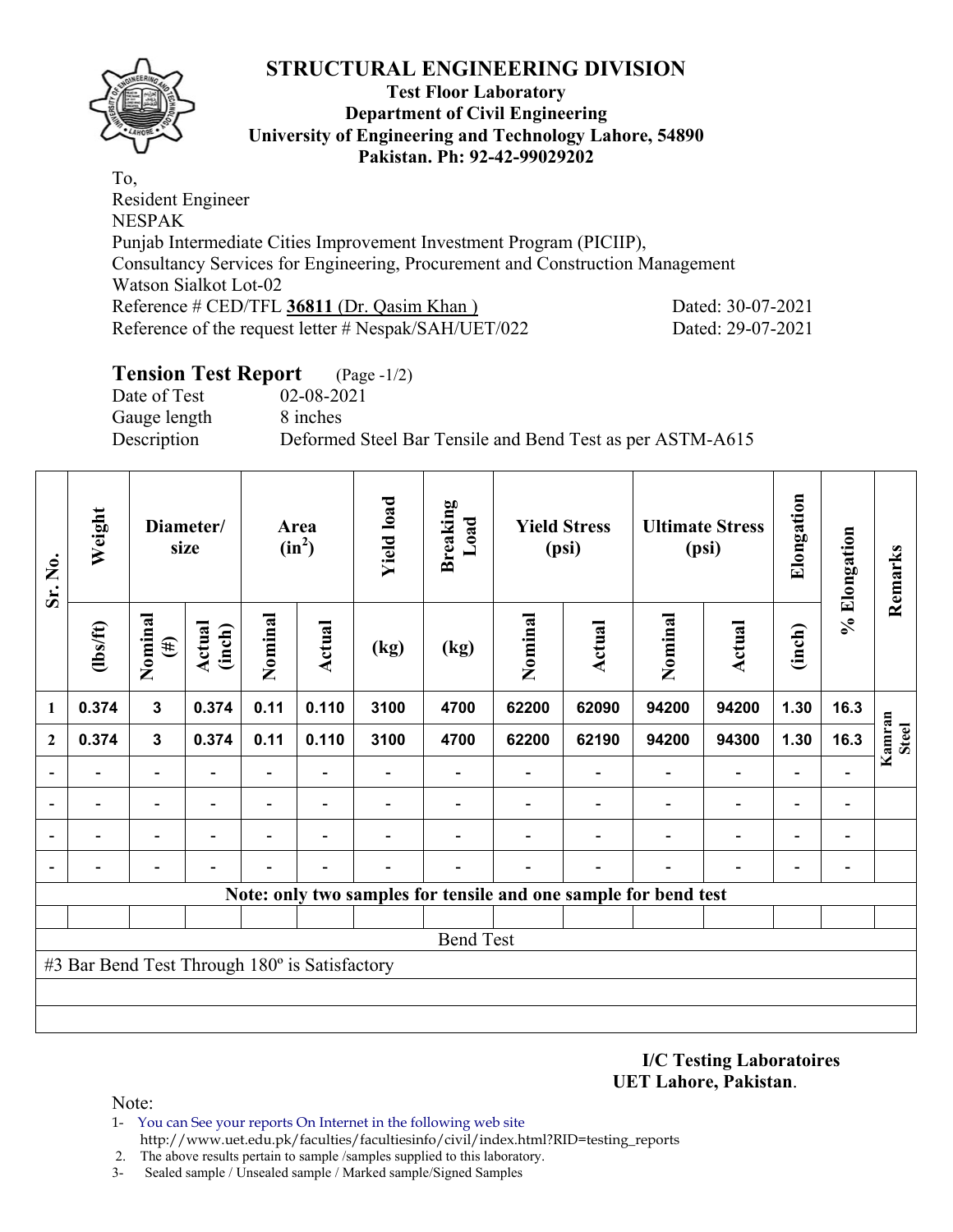

#### **Test Floor Laboratory Department of Civil Engineering University of Engineering and Technology Lahore, 54890 Pakistan. Ph: 92-42-99029202**

To, Resident Engineer NESPAK Punjab Intermediate Cities Improvement Investment Program (PICIIP), Consultancy Services for Engineering, Procurement and Construction Management Wason Sialkot Lot-02 Reference # CED/TFL 36811 (Dr. Qasim Khan ) Dated: 30-07-2021 Reference of the request letter # Nespak/SAH/UET/021 Dated: 29-07-2021

## **Tension Test Report** (Page -2/2)

Date of Test 30-07-2021 Gauge length 8 inches Description Deformed Steel Bar Tensile and Bend Test

| Sr. No.      | Weight                                        |                          | Diameter/<br>size       |                          | Area<br>$(in^2)$ | <b>Yield load</b> | <b>Breaking</b><br>Load |         | <b>Yield Stress</b><br>(psi)                                    |        | <b>Ultimate Stress</b><br>(psi) | Elongation     | % Elongation             | Remarks  |
|--------------|-----------------------------------------------|--------------------------|-------------------------|--------------------------|------------------|-------------------|-------------------------|---------|-----------------------------------------------------------------|--------|---------------------------------|----------------|--------------------------|----------|
|              | $\frac{2}{10}$                                | Nominal<br>$(\#)$        | <b>Actual</b><br>(inch) | Nominal                  | Actual           | (kg)              | (kg)                    | Nominal | Nominal<br><b>Actual</b>                                        |        | <b>Actual</b>                   | (inch)         |                          |          |
| 1            | 0.172                                         | $\mathbf{2}$             | 0.254                   | ------                   | 0.051            | 1240              | 1520                    | ------  | 54090                                                           | ------ | 66300                           | 1.50           | 18.8                     |          |
| $\mathbf{2}$ | 0.171                                         | $\overline{2}$           | 0.253                   | ------                   | 0.050            | 1200              | 1520                    | ------  | 52470                                                           | ------ | 66500                           | 1.30           | 16.3                     | SJ Steel |
|              |                                               | ۰                        |                         |                          |                  |                   |                         |         |                                                                 |        |                                 |                |                          |          |
|              |                                               | $\overline{\phantom{0}}$ |                         | $\blacksquare$           |                  |                   |                         |         |                                                                 |        | $\overline{\phantom{0}}$        | $\blacksquare$ |                          |          |
|              |                                               | $\overline{\phantom{0}}$ |                         | $\overline{\phantom{0}}$ | $\blacksquare$   |                   |                         |         |                                                                 |        | $\overline{\phantom{0}}$        |                |                          |          |
|              |                                               | $\overline{\phantom{0}}$ |                         |                          |                  |                   |                         |         |                                                                 |        |                                 |                | $\overline{\phantom{0}}$ |          |
|              |                                               |                          |                         |                          |                  |                   |                         |         | Note: only two samples for tensile and one sample for bend test |        |                                 |                |                          |          |
|              |                                               |                          |                         |                          |                  |                   |                         |         |                                                                 |        |                                 |                |                          |          |
|              |                                               |                          |                         |                          |                  |                   | <b>Bend Test</b>        |         |                                                                 |        |                                 |                |                          |          |
|              | #2 Bar Bend Test Through 180° is Satisfactory |                          |                         |                          |                  |                   |                         |         |                                                                 |        |                                 |                |                          |          |
|              |                                               |                          |                         |                          |                  |                   |                         |         |                                                                 |        |                                 |                |                          |          |
|              |                                               |                          |                         |                          |                  |                   |                         |         |                                                                 |        |                                 |                |                          |          |

**I/C Testing Laboratoires UET Lahore, Pakistan**.

- 1- You can See your reports On Internet in the following web site http://www.uet.edu.pk/faculties/facultiesinfo/civil/index.html?RID=testing\_reports
- 2. The above results pertain to sample /samples supplied to this laboratory.
- 3- Sealed sample / Unsealed sample / Marked sample/Signed Samples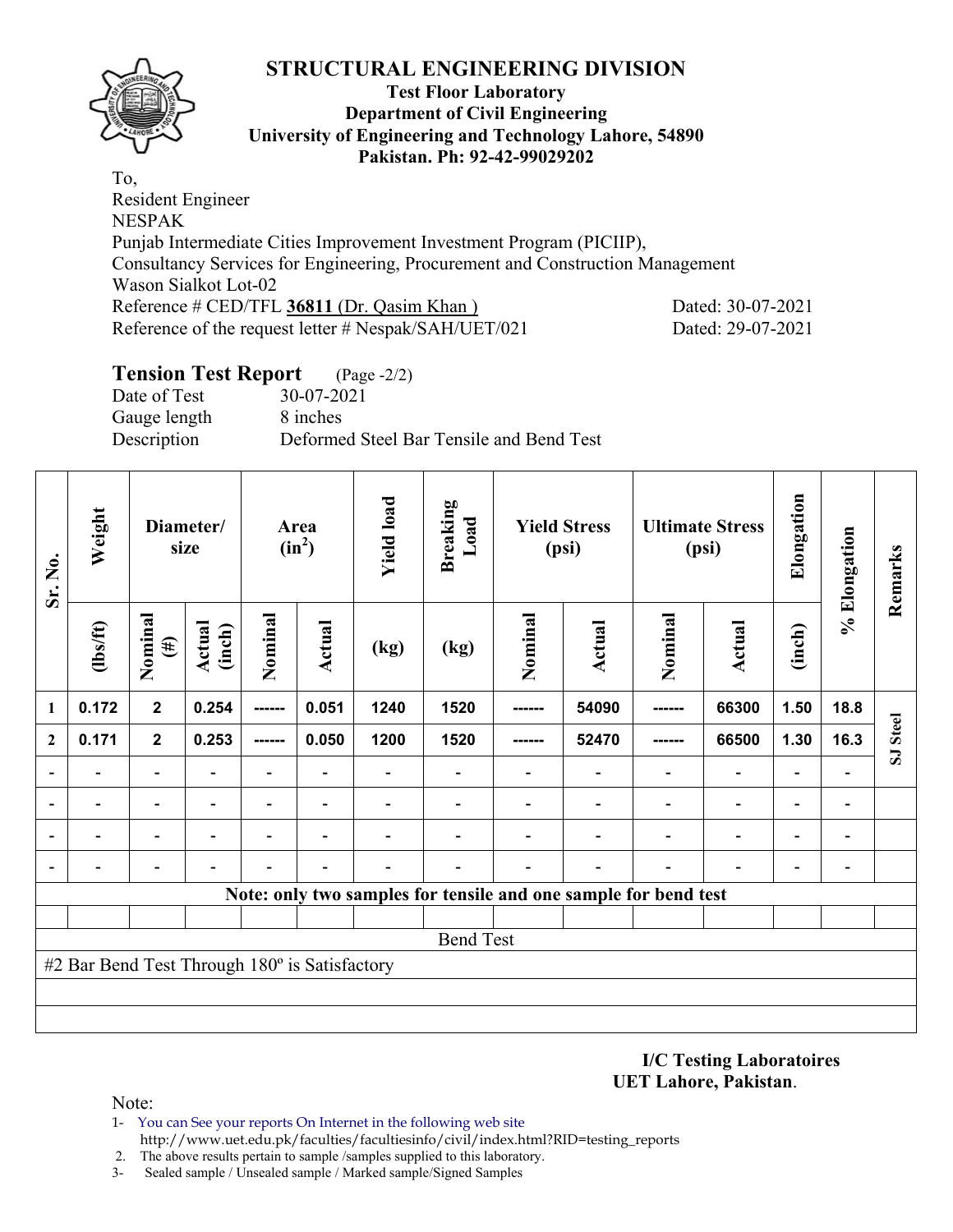

**Test Floor Laboratory Department of Civil Engineering University of Engineering and Technology Lahore, 54890 Pakistan. Ph: 92-42-99029202** 

To, Resident Engineer ACES (Pvt) Ltd Development of Sector –  $T & B-1$  - DHA Multan

Reference # CED/TFL **36812** (Dr. Qasim Khan) Dated: 30-07-2021 Reference of the request letter # RE/SEC-T/Material/17 Dated: 29-07-2021

## **Tension Test Report** (Page -1/1)

Date of Test 02-08-2021 Gauge length 8 inches

Description Deformed Steel Bar Tensile and Bend Test as per ASTM-A496

| Sr. No.                  | Weight                           |                | Diameter/<br><b>Size</b><br>(mm) | Area<br>$\text{(mm}^2)$ |        | <b>Yield load</b>                                  | <b>Breaking</b><br>Load                                         |                          | <b>Yield Stress</b><br>(Mpa) |         | <b>Ultimate Stress</b><br>(Mpa) | Remarks   |
|--------------------------|----------------------------------|----------------|----------------------------------|-------------------------|--------|----------------------------------------------------|-----------------------------------------------------------------|--------------------------|------------------------------|---------|---------------------------------|-----------|
|                          | $\frac{(\text{kg/m})}{\text{m}}$ | Nominal        | Actual                           | Nominal                 | Actual | (kg)                                               | (kg)                                                            | Nominal                  | Actual                       | Nominal | Actual                          |           |
| 1                        | 0.229                            | $6\phantom{1}$ | 6.09                             | 32.30                   | 29.11  | 1240                                               | 1680                                                            | 377                      | 418                          | 510     | 566                             |           |
| $\boldsymbol{2}$         | 0.228                            | $6\phantom{1}$ | 6.08                             | 32.30                   | 29.02  | 1240                                               | 1680                                                            | 377                      | 419                          | 510     | 568                             | Ali Steel |
| $\overline{\phantom{0}}$ |                                  |                |                                  |                         |        |                                                    |                                                                 |                          |                              |         |                                 |           |
| $\overline{\phantom{0}}$ |                                  |                |                                  |                         |        |                                                    |                                                                 | $\overline{\phantom{a}}$ |                              |         | -                               |           |
| ۰                        |                                  | ۰              |                                  |                         |        |                                                    | $\blacksquare$                                                  |                          |                              |         |                                 |           |
|                          |                                  | ۰              |                                  |                         |        |                                                    |                                                                 |                          |                              |         |                                 |           |
|                          |                                  |                |                                  |                         |        |                                                    | Note: only two samples for tensile and one sample for bend test |                          |                              |         |                                 |           |
|                          |                                  |                |                                  |                         |        |                                                    |                                                                 |                          |                              |         |                                 |           |
|                          |                                  |                |                                  |                         |        |                                                    | <b>Bend Test</b>                                                |                          |                              |         |                                 |           |
|                          |                                  |                |                                  |                         |        | 6mm Dia Bar Bend Test Through 180° is Satisfactory |                                                                 |                          |                              |         |                                 |           |
|                          |                                  |                |                                  |                         |        |                                                    |                                                                 |                          |                              |         |                                 |           |
|                          |                                  |                |                                  |                         |        |                                                    |                                                                 |                          |                              |         |                                 |           |

**I/C Testing Laboratoires UET Lahore, Pakistan**.

- 1- You can See your reports On Internet in the following web site http://www.uet.edu.pk/faculties/facultiesinfo/civil/index.html?RID=testing\_reports
- 2. The above results pertain to sample /samples supplied to this laboratory.
- 3- Sealed sample / Unsealed sample / Marked sample/Signed Samples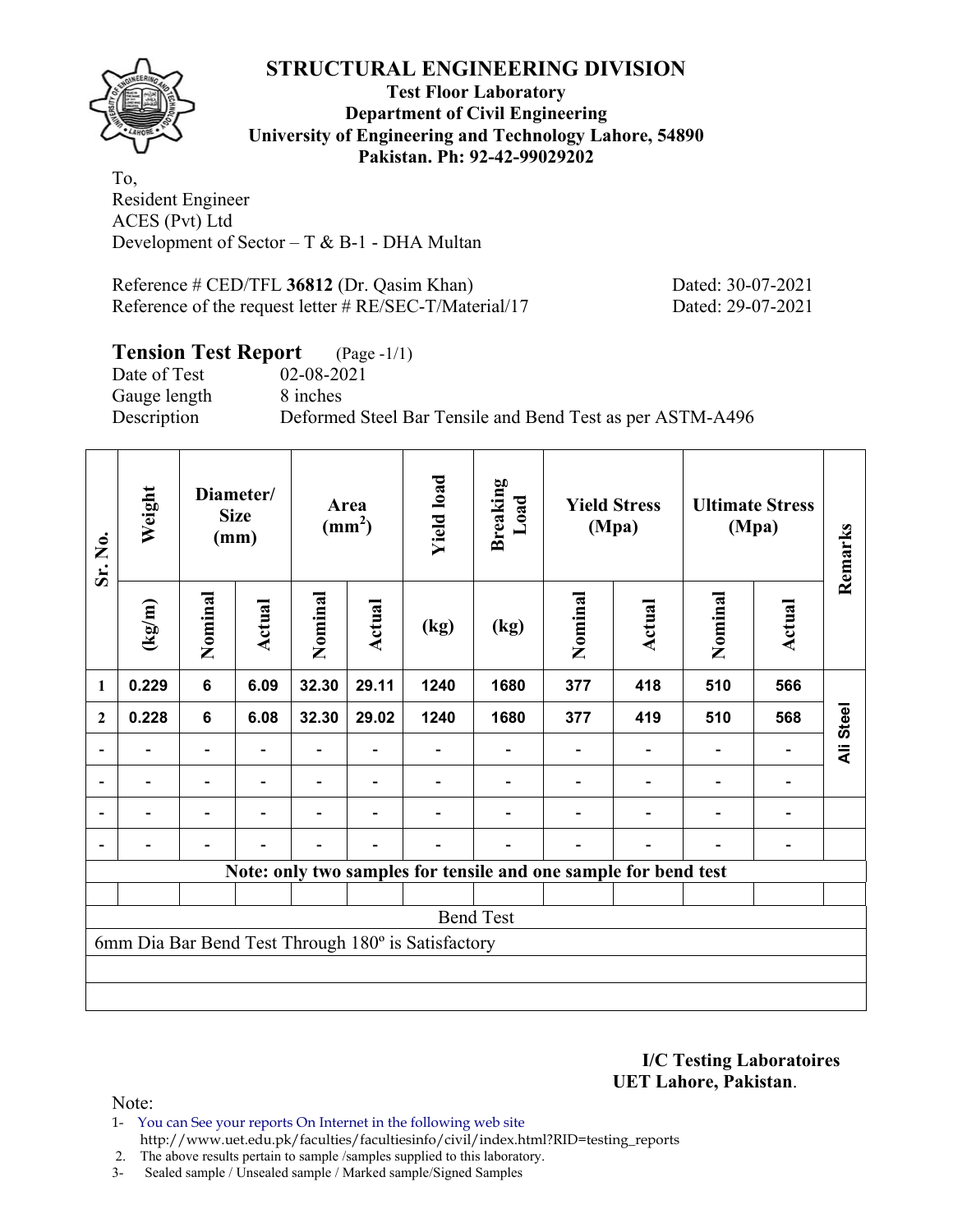

#### **Test Floor Laboratory Department of Civil Engineering University of Engineering and Technology Lahore, 54890 Pakistan. Ph: 92-42-99029202**

To, M/S NLC Engineers – Tijaarat Developers (Jv) Lahore (Construction of PEC Regional Office, Lahore)

Reference # CED/TFL 36813 (Dr. Qasim Khan) Dated: 30-07-2021 Reference of the request letter # 901/NLC-TD(JV)/PEC/276 Dated: 30-07-2021

# **Tension Test Report** (Page -1/2)

Date of Test 02-08-2021 Gauge length 8 inches Description Deformed Steel Bar Tensile and Bend Test as per ASTM-A615

| Sr. No.                                                         | Weight        | Diameter/<br><b>Size</b> |                  | Area<br>$(in^2)$         |        | <b>Yield load</b> | <b>Breaking</b><br>Load | <b>Yield Stress</b><br>(psi) |               | <b>Ultimate Stress</b><br>(psi) |                          | Elongation               | % Elongation                 | Remarks     |
|-----------------------------------------------------------------|---------------|--------------------------|------------------|--------------------------|--------|-------------------|-------------------------|------------------------------|---------------|---------------------------------|--------------------------|--------------------------|------------------------------|-------------|
|                                                                 | $\frac{1}{2}$ | Nominal<br>$(\#)$        | Actual<br>(inch) | Nominal                  | Actual | (kg)              | (kg)                    | Nominal                      | <b>Actual</b> | Nominal                         | Actual                   | (inch)                   |                              |             |
| 1                                                               | 0.377         | $\mathbf{3}$             | 0.376            | 0.11                     | 0.111  | 2300              | 3200                    | 46100                        | 45740         | 64200                           | 63700                    | 2.00                     | 25.0                         | AA<br>Steel |
| $\mathbf{2}$                                                    | 0.369         | $\mathbf{3}$             | 0.372            | 0.11                     | 0.109  | 2800              | 3500                    | 56200                        | 56870         | 70200                           | 71100                    | 1.80                     | 22.5                         |             |
|                                                                 |               | $\overline{\phantom{0}}$ |                  | $\overline{\phantom{0}}$ |        |                   |                         |                              |               |                                 | $\overline{\phantom{a}}$ |                          |                              |             |
|                                                                 |               | -                        |                  |                          |        |                   |                         |                              |               |                                 |                          |                          | $\qquad \qquad$              |             |
| $\blacksquare$                                                  |               | $\overline{\phantom{0}}$ |                  |                          | ۰      |                   |                         |                              |               |                                 | $\overline{\phantom{0}}$ | $\overline{\phantom{0}}$ | $\qquad \qquad \blacksquare$ |             |
|                                                                 |               | $\overline{\phantom{0}}$ |                  |                          | ٠      |                   |                         |                              |               |                                 |                          | $\overline{\phantom{0}}$ | -                            |             |
| Note: only two samples for tensile and one sample for bend test |               |                          |                  |                          |        |                   |                         |                              |               |                                 |                          |                          |                              |             |
|                                                                 |               |                          |                  |                          |        |                   |                         |                              |               |                                 |                          |                          |                              |             |
| <b>Bend Test</b>                                                |               |                          |                  |                          |        |                   |                         |                              |               |                                 |                          |                          |                              |             |
| #3 Bar Bend Test Through 180° is Satisfactory                   |               |                          |                  |                          |        |                   |                         |                              |               |                                 |                          |                          |                              |             |
|                                                                 |               |                          |                  |                          |        |                   |                         |                              |               |                                 |                          |                          |                              |             |
|                                                                 |               |                          |                  |                          |        |                   |                         |                              |               |                                 |                          |                          |                              |             |

**I/C Testing Laboratoires UET Lahore, Pakistan**.

Note:

1- You can See your reports On Internet in the following web site http://www.uet.edu.pk/faculties/facultiesinfo/civil/index.html?RID=testing\_reports

2. The above results pertain to sample /samples supplied to this laboratory.